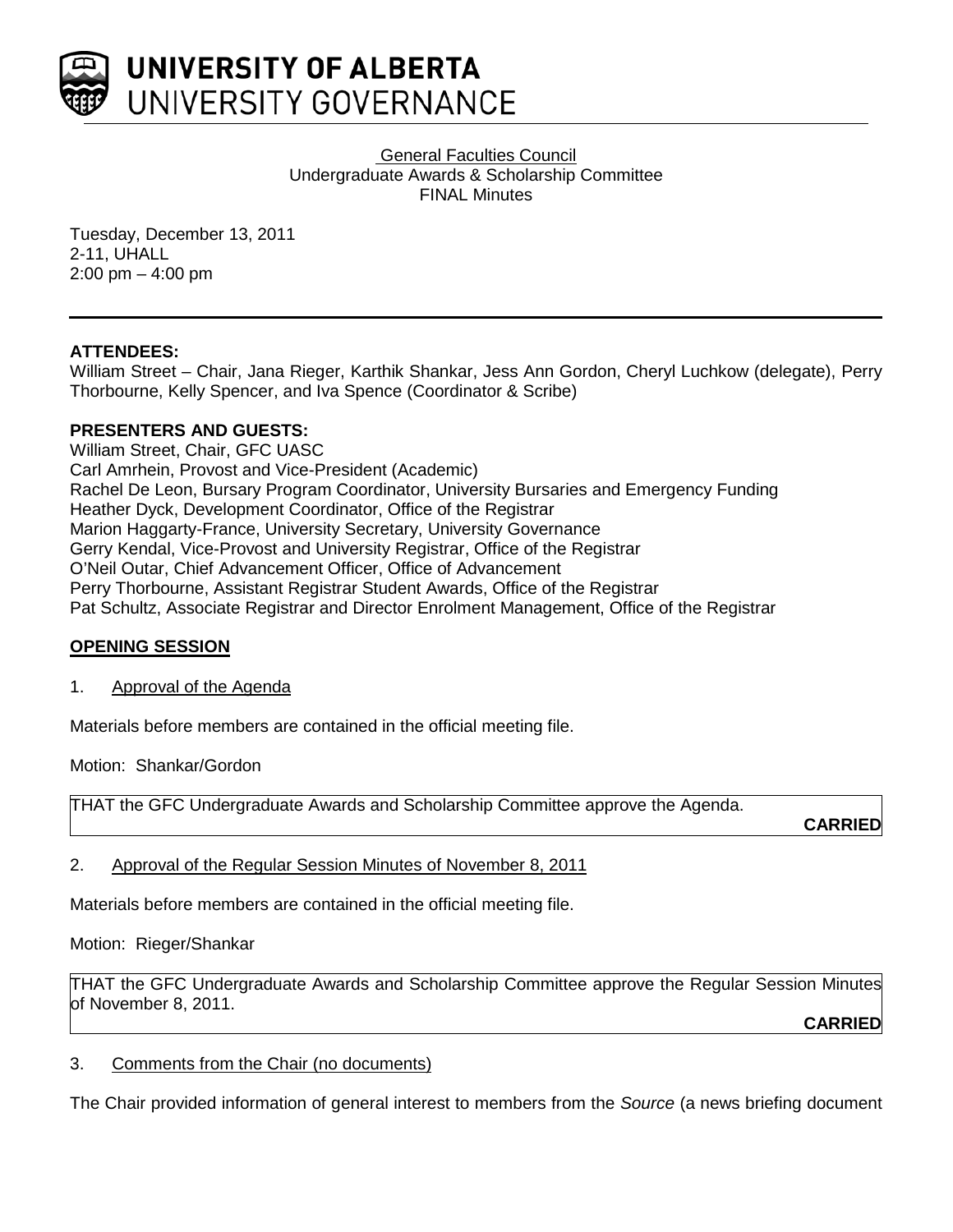provided by the Provost and Vice-President (Academic) Office).

## **ACTION ITEMS**

4. New Undergraduate University Bursaries and Emergency Funding (UBEF) Bursaries for Approval (December 13, 2011)

Materials before members are contained in the official meeting file.

*Presenter:* Rachel De Leon, Bursary Program Coordinator, University Bursaries and Emergency Funding

*Purpose of the Proposal:* To approve a new undergraduate bursary.

New University Bursaries and Emergency Funding (UBEF) Bursary for approval (December 13, 2011) 1. Community Service-Learning (CSL) Bursary

*Discussion:* An editorial change was noted by the Committee.

Motion: Shankar/Gordon

THAT the GFC Undergraduate Awards and Scholarship Committee approve, under delegated authority from General Faculties Council, a new undergraduate bursary, as set forth in Attachment 2 and as amended, to be effective immediately.

**CARRIED**

## 5. New Undergraduate Student Awards and Scholarships for Approval (December 13, 2011)

Materials before members are contained in the official meeting file.

*Presenter:* Heather Dyck, Development Coordinator, Student Awards

*Purpose of the Proposal:* To approve new undergraduate awards and scholarships

New Undergraduate Awards and Scholarships for Approval (December 13, 2011)

- 1. Gwen J and NK Found Scholarship
- 2. Harvard Broadcasting Entrance Award in Music
- 3. Lorene (Fabrizius) Pinno Memorial Award
- 4. Alex Unrau Memorial Award
- 5. Catherine and Austin Mardon, C.M. Schizophrenia Award
- 6. Wendy Konoza Memorial Award in Education
- 7. Helen McArthur Scholarship in Nursing
- 8. Bahadurali Mawji, Devjee and Khalfan Award in Islamic Studies
- 9. Vasa Swedish Language Prize
- 10. HSBC Women in Business Leadership Award

*Discussion:* A few editorial changes were noted by the Committee; in addition, there was discussion surrounding award number 5 and award number 6. The awards were removed from the package of awards for consideration pending consultation with the donor and/or the development officer.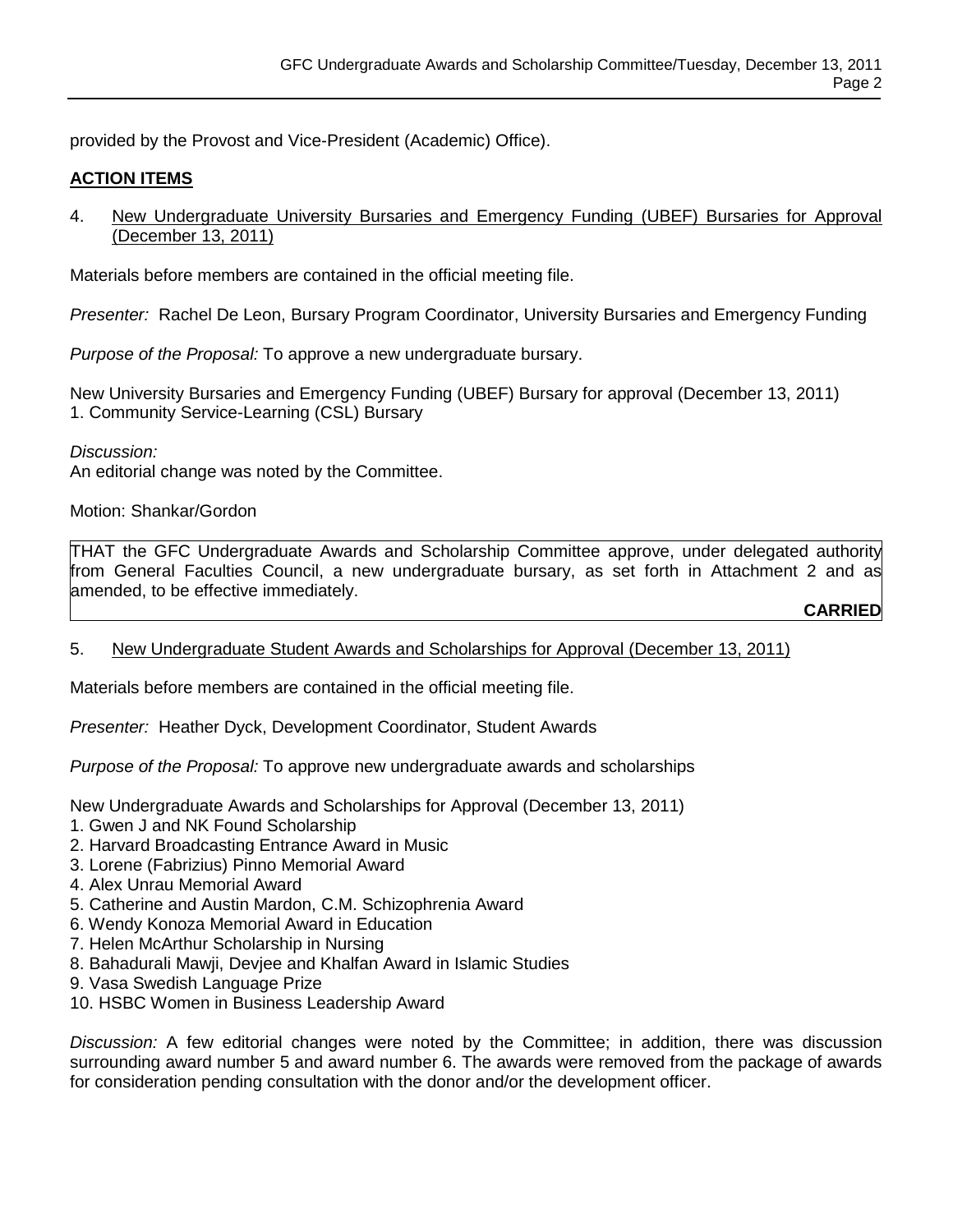Award number 4: The Committee questioned whether "academic standing" was the primary criterion or "financial need."

Award number 5: The Committee had questions in a number of areas regarding this award: including issues related to FOIPP, whether this group is considered disadvantaged, whether or not students needed to be registered with Specialized Support and Disability services, and the title of the award.

Motion: Shankar/Rieger

THAT the GFC Undergraduate Awards and Scholarship Committee approve, under delegated authority from General Faculties Council new undergraduate awards and scholarships, as set forth in Attachment 2 and as amended, to be effective immediately.

**CARRIED**

#### 6. Approval of Amendments to Existing Undergraduate Student Awards and Scholarships (December 13, 2011)

Materials before members are contained in the official meeting file.

*Presenter:* Heather Dyck, Development Coordinator, Student Awards

*Purpose of the Proposal:* To approve amendments to existing undergraduate awards and scholarships.

Existing Undergraduate Awards and Scholarships for Approval (December 13, 2011)

- 1. Florence MacKenzie Scholarship
- 2. Dr Glen Zenith Award

*Discussion:*

A few editorial changes were noted by Committee members.

Motion: Rieger/Gordon

THAT the GFC Undergraduate Awards and Scholarship Committee approve, under delegated authority from General Faculties Council amendments to existing undergraduate awards and scholarships, as set forth in Attachment 2 and as amended, to be effective immediately.

**CARRIED**

#### **DISCUSSION ITEMS**

7. Secondary Selection Criteria for Awards under the Creation of New Awards and Bursaries for Undergraduate Students Procedure (UAPPOL)

Materials before members are contained in the official meeting file.

*Presenters:* Gerry Kendal, Vice-Provost and University Registrar, Office of the Registrar; Pat Schultz, Associate Registrar and Director Enrolment Management, Office of the Registrar; Perry Thorbourne, Assistant Registrar Student Awards, Office of the Registrar; Carl Amrhein, Provost and Vice-President (Academic)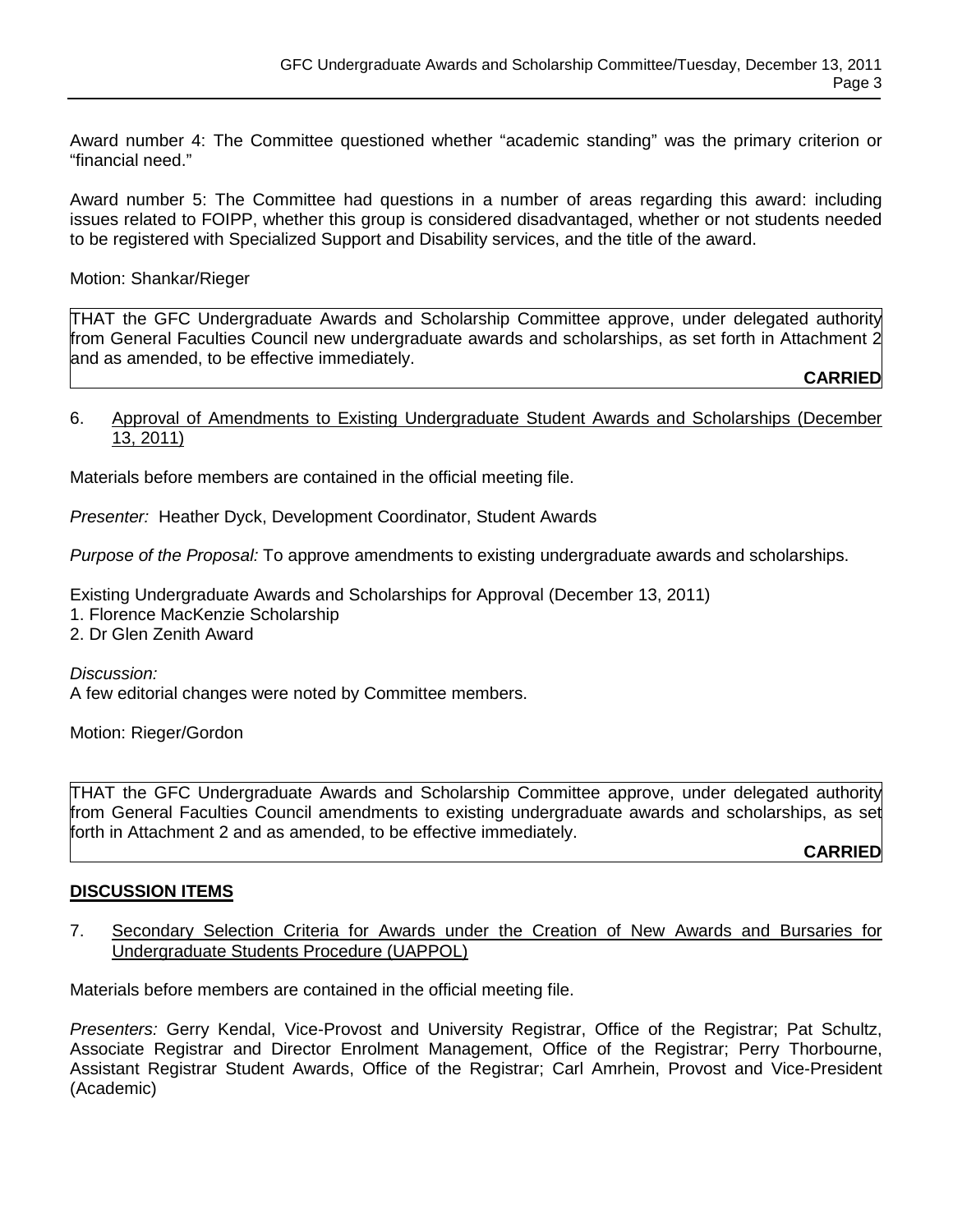*Purpose of the Proposal:* To discuss one of the conditions of secondary selection criteria for awards as currently stated within the UAPPOL *Creation of New Awards and Bursaries for Undergraduate Students Procedure*: "A secondary selection criterion must not be a requirement of membership in a particular association (…)"

Recently, the Office of Advancement asked the Office of the Registrar and General Counsel to review this UAPPOL statement in order to better understand the rationale for its existence. There is at least one potential donor, a University of Alberta Fraternity, that is impacted by the procedure.

*Discussion:* Dr Amrhein provided background information to the Committee. Under the current UAPPOL policy a secondary selection criterion must not be a requirement of membership in a particular group. The Provost's Office in consultation with the Office of the Registrar, the Office of General Counsel, Office of Advancement and the Office of the Dean of Students have been reviewing this policy.

Mr Outar from the Office of Advancement Services, noted that the donor community is interested in establishing group type awards. Participation in group activities as students, created positive experiences for alumni. There are 240,000 alumni around the world and the potential to create awards for students who are part of a group is seen as beneficial and creates a formative experience.

Dr Amrhein noted that Administration is interested in pursuing group type awards as long as the University owns the definition of the organization in the group. Three areas were seen as important: knowing who is in the group; how standing is decided within the group; and, how recipient(s) are selected. There must be transparency by which membership in a group is achieved and a clear decision making process.

Mr Kendal noted that any proposal that staff in the Office of the Registrar are uncertain about would be brought to the attention of the Registrar.

Dr Amrhein noted that if the Committee is interested in relaxing the rules around group that his office would work with Mr Kendal, Mr Outar and Dr Robinson to draft policy changes for consideration by the Committee.

Motion: Rieger/Gordon

THAT the Office of the Provost and Vice-President (Academic), present a policy change proposal for consideration by the Committee.

**CARRIED**

## 8. Question Period

Dr Street noted that a discussion item will be brought forward to the Committee at a later date regarding the notation of scholarships on transcripts.

## **INFORMATION ITEMS**

9. Items Approved by the GFC Undergraduate Awards and Scholarship Committee by E-mail Ballots (non-debatable)

There were no items.